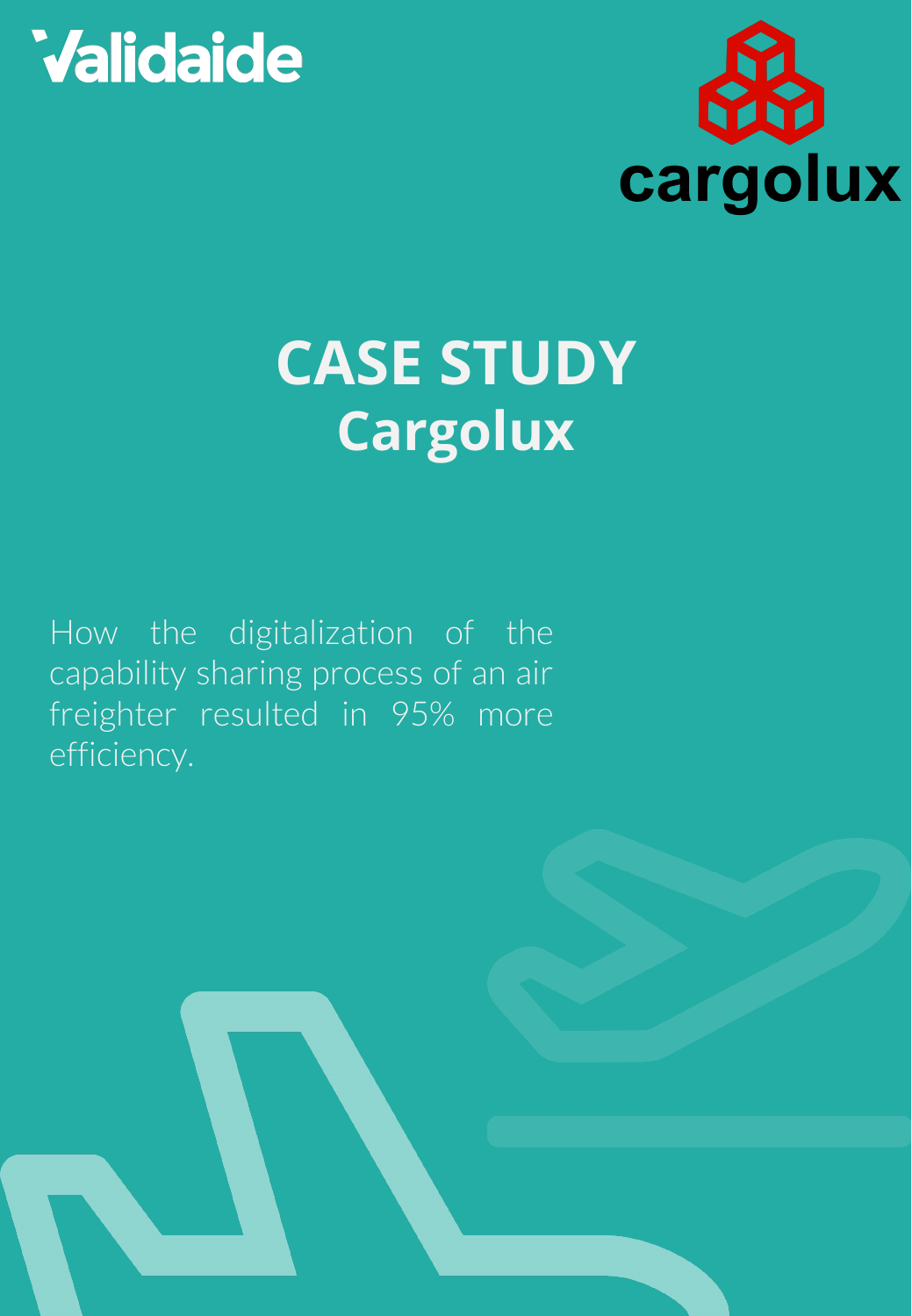## **Validaide**

### **Company**

Cargolux, as a full freighter carrier, celebrated their 50th birthday in 2020. The international company has a growing staff of over 2000, serve a worldwide network and ships a variety of goods, including Pharmaceuticals and Live Animals. The airline is the 4-year consecutive award winner of "Best All Cargo Airline" due to their innovations and drive for quality.

### Company info

- 
- 
- 
- 

**Mission** To be the Global Cargo Carrier of Choice.

#### **The Struggles of Manual, Unstandardized Information Sharing**

When an airline ships pharmaceuticals, it isn't just handling the goods in transport. Due to GDP regulations, their customers need to make risk assessments of the shipment. To do so, they require information from Cargolux, such as temperature-controlled facilities, GHA and other supplier information. Previously, this information was shared through Excel sheets, PDFs, Word documents, etc. Each customer had different information requirements in different formats. Transcribing and transferring this knowledge took a lot of time and effort and sometimes had to be postponed due to the amount of manual labor it demands. Additionally, the information that Cargolux had in their system was fed by different sources and dating from different times, thus indicating that their data, and in return their customer's assessments, were not up-to-date.

#### **Meet Validaide**

Validaide's platform allows all parties involved in the pharmaceutical shipment process to connect, share and up-to-date capabilities and other information. With over 350 logistic companies actively sharing and updating information and 1.400+ locations defined, information is easily accessed. Validaide allows Cargolux to collect and share up to date information, in a standardized format while only filling out one checklist, rather than hundreds.